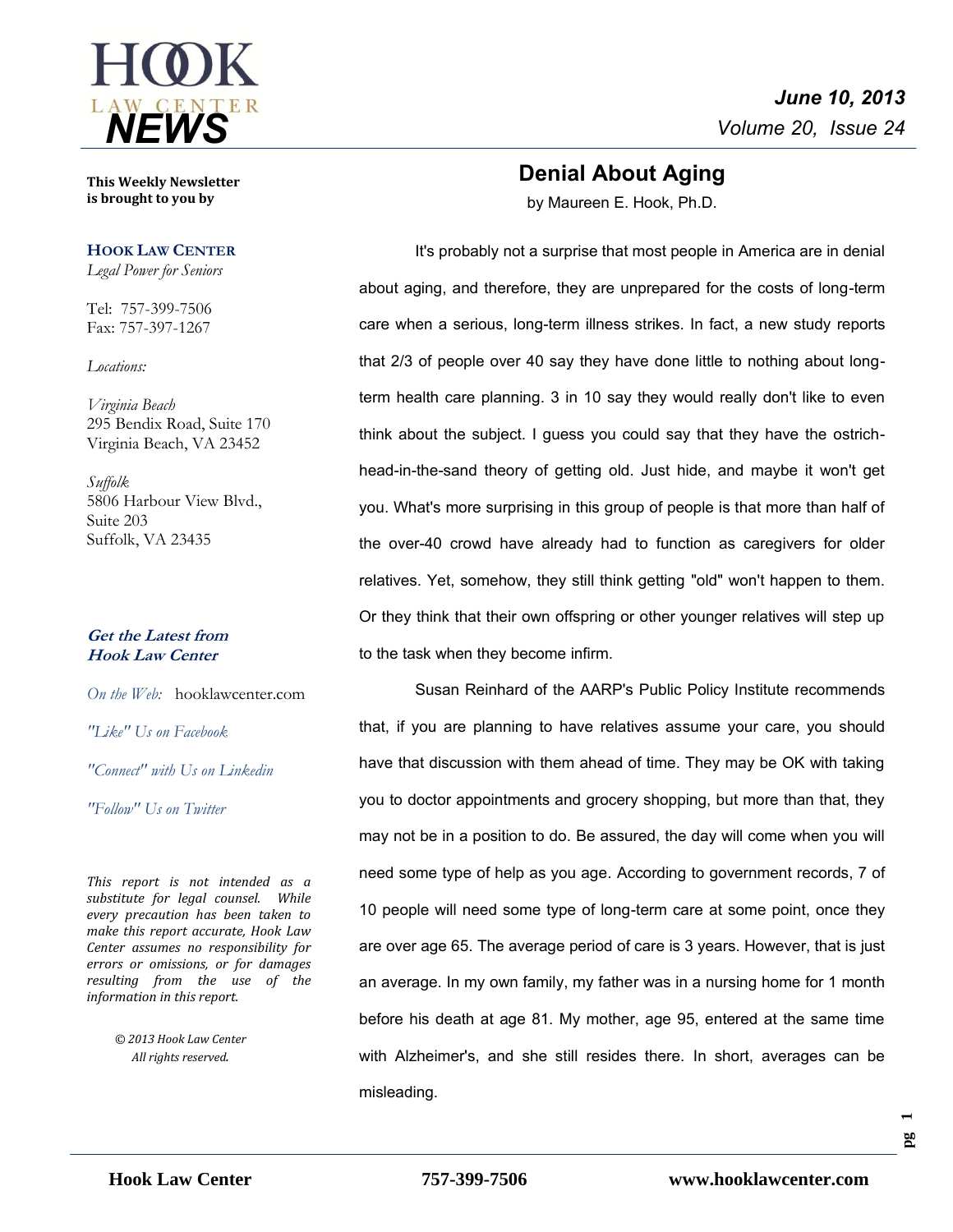

## **Denial About Aging (con't)**

The misinformation about what is covered by Medicare is equally large. 37% of the over-40 group believe that Medicare will cover long-term care, which it does not. Medicare covers some assistance by inhome health aides, but that is only under certain conditions. Medicaid can pay for long-term care, but only after most of the individual's assets have been spent. So the best advice is begin early to plan for your old age. In some ways, consider yourself lucky to be in the over-65 group. However, with that good fortune, comes some negatives. These can greatly be reduced by seeking the advice of an elder law attorney, who is an expert in these matters. Hook Law Center has a competent, and caring staff, willing to assist you.

(Source = http://www.washingtonpost.com/politics/aging-america-poll-finds-people-in-denial-about-need-for-long-term-care-as-we-get-old, 5-2-2013)



## **A Soldier and A Cat**

**Hook Law Center:** Kit Kat, did a cat and a soldier really save each other in Afghanistan?

**Kit Kat:** .: Yes, and let me tell you the story. There was a staff sergeant named Jesse Knott, who was serving in Afghanistan. At the same time, there was a cat named Koshka on the military base in Maiwand District. Koshka was a mouse catcher, but he wasn't taken care of very well. There was paint in his fur, and then someone shaved his back. That's when Sgt. Knott intervened and made him a home in his office, even though he was prohibited to do so. In December 2011, Koshka repaid his master's kindness. That's when 2 of Sgt. Knott's friends were killed by a suicide bomber. Sgt. Knott was really depressed about the whole situation, to the point of crying. Koshka came over when he saw this, put his paw to Sgt. Knott's lips, and then curled up in his lap. After that, Sgt. Knott knew he had to do something. He had to get Koshka out of Afghanistan.

So he hatched a plan--with the help of a local Afghani who really risked his life, too. He had to go to a local person, because the military would not transport the cat. The Afghani man got him to the Kabul airport, passing through many checkpoints with the cat being undetected. This was no small feat, since Koshka had a purple collar and was in a cat carrier that definitely looked foreign. He was then boarded on to a plane to

**pg**   $\sim$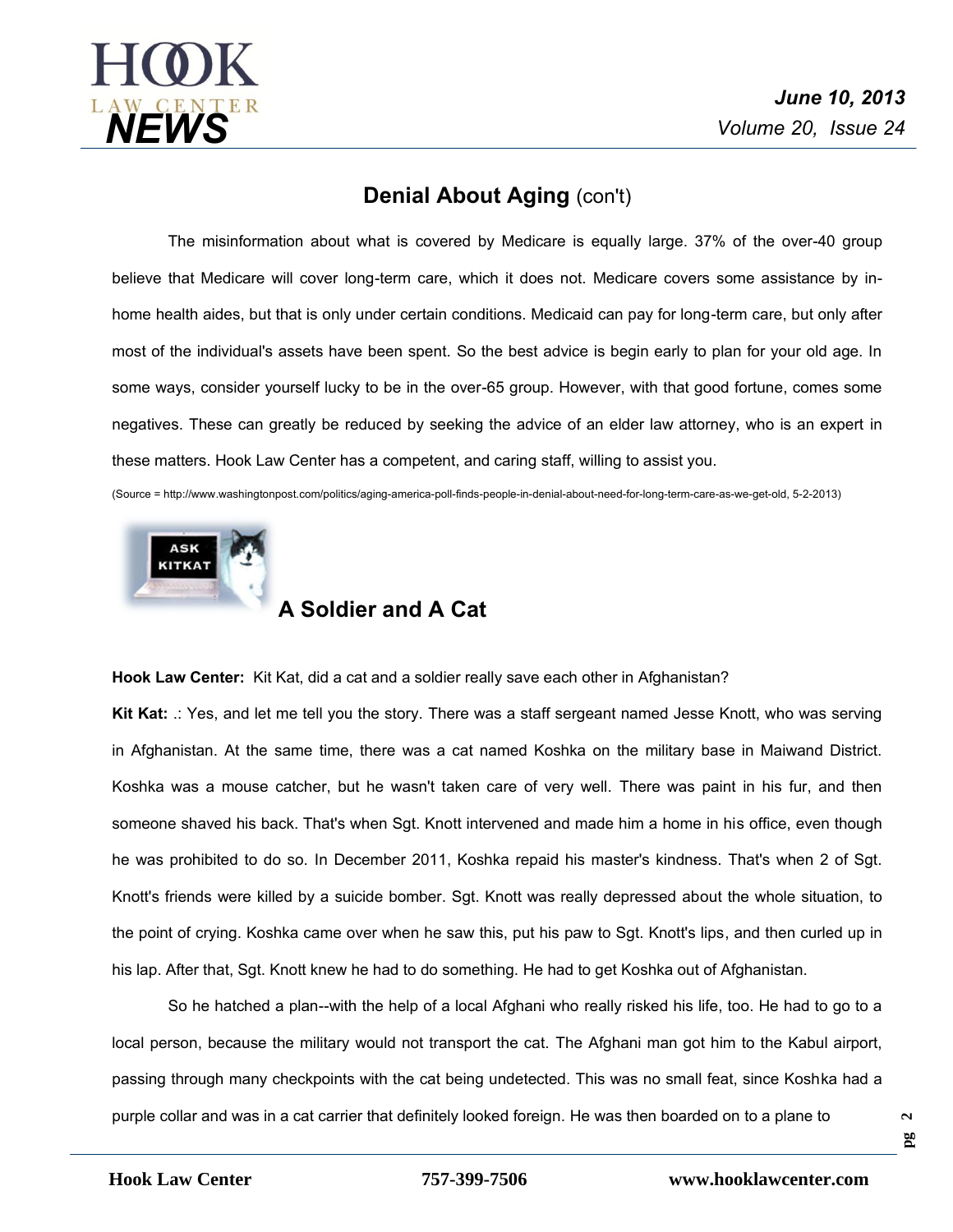

# *June 10, 2013*

Oregon with Knott's family paying the \$3,000 fee. Today, Koshka lives with Sgt. Knott's family in Oregon , awaiting the end of his military service in Washington state. Knott calls Koshka his "saving grace." Without him, he might never have been able to survive that tour of duty.

Isn't it remarkable what we cats can do? We quietly observe, and our humans don't even notice it, until we do something completely unexpected.

(Source = http://shine.yahoo.com/author-blog-posts/u-soldier-stray-cat-otherafghanistan-14170... 5/20/2013)



**Hook Law Center will be presenting at the VSB Trusts and** Estates Section - Virginia State Bar - 75th VSB Annual Meeting in Virginia Beach on **June 14, 2013**.

**Hook Law Center will be presenting a seminar on Estate and** 

Long-Term Care Planning at the Norfolk Yacht and Country Club, 7001 Hampton Blvd., Norfolk on **June19, 2013** at**11:30 a.m.**

Hook Law Center will be presenting a seminar at the Airport Hilton, 1500 North Military Highway, Norfolk, VA 23502 on **July 17, 2013** at **8:00 a.m**.

Hook Law Center will be presenting at an Advanced Elder Law Seminar in Richmond, VA on **September 11, 2013.**

**Moving On! Services LLC** is a company that specializes in personal property dispositions. They are sponsoring a Scarf Up & Wig~gle® drive in which scarves, hats, and wigs are donated to the Women in Cancer Treatment program. The drive lasts until **June 15, 2013**. Please leave any donations at either our Virginia Beach (295 Bendix Rd.-Suite 170) or Suffolk (5806 Harbour View Blvd.-Suite 203) locations. Jennifer Pagano, a Client Benefit & Care Coordinator at Hook Law Center, serves on the task force for the drive. We thank you in advance for any donations you are willing to give!